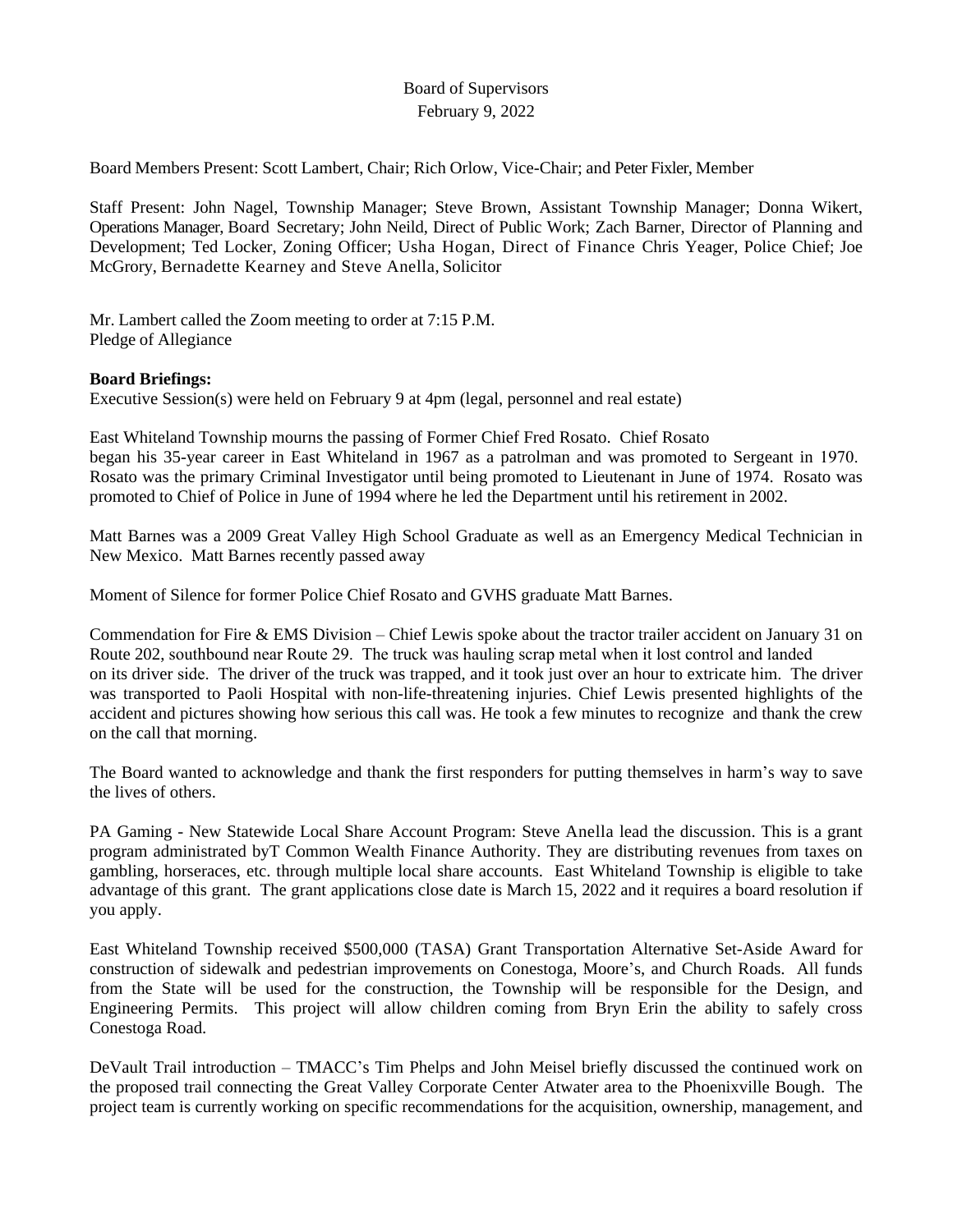maintenance of the DeVault Trail. These specific recommendations are being reviewed with the municipalities along the trail corridor.

Mr. Martin Lutz asked if there is a graphic showing the proposed trail. Mr. Phelps advised that project updates and maps can be viewed on the TMACC website [www.tmacc.org](http://www.tmacc.org) .

COVID Vaccine Booster Clinic – Mr. Nagel announced that Chief Lewis is working with our HR Manager Nivine Rihawi to set up a free vaccine and booster clinic event for employees, their families, along with residents of EWT. This event will be hosted at the Firehouse, 205 Conestoga Road. Check our website for details.

### **Board Motions & Resolutions:**

Establish Board of Supervisor Liaisons to Volunteer Boards & Commissions. Chairs of Voluntary Boards & Commissions can brief Board Liaison, as needed:

Planning Commission - Peter Fixler Zoning Hearing Board - No Liaison Needed Park & Recreation - Scott Lambert Historical - Scott Lambert Fire - Rich Orlow Environmental - Peter Fixler Pension - Rich Orlow Finance - Rich Orlow Open Space - Scott Lambert Transportation - Staff Provides Monthly Briefing Planning & Development – Staff Provides Monthly Briefly, Quarterly Cycle of Board Members Great Valley School Board & Municipalities - Staff Provides Quarterly Briefing No motion necessary

Approve Promotion of Donna Wikert to Operations Manager: Mr. Orlow made a motion to approve the promotion of Donna Wikert to Operations Manager. Mr. Fixler seconded the motion; the motion was approved 3-0.

Approve Conditional Job Offer to Jean Ryle for Executive Assistant to Chief of Police: Mr. Fixler made a motion to approve the Conditional Job offer to Jean Ryle. Mr. Orlow seconded the motion; the motion was approved 3-0.

Consider Authorizing Advertisement for Workshop Session of the Board of Supervisors on March 16, 2022 to Discuss Residential Zoning Considerations for the Route 30 Corridor: Mr. Orlow made a motion to approve the Workshop Session for March 16, 2022, at 7:00PM and to advertise for the session. Mr. Fixler seconded the motion; the motion was approved 3-0.

Consider Acceptance of Proposal from Thomas Comitta Associates for Planning and Technical Assistance Services for Route 30 Corridor Residential Zoning Workshop meeting (for a price not to exceed \$1,500) Mr. Fixler made a motion to approve the proposal not to exceed \$1,500. Mr. Orlow seconded the motion; the motion was approved 3-0.

Consider Acceptance of Proposal from McMahon Associates for Engineering and Project Delivery Services related to Moores Road Sidewalk Extension (for a price not to exceed \$189,180). Construction to be funded via TASA Grant Program.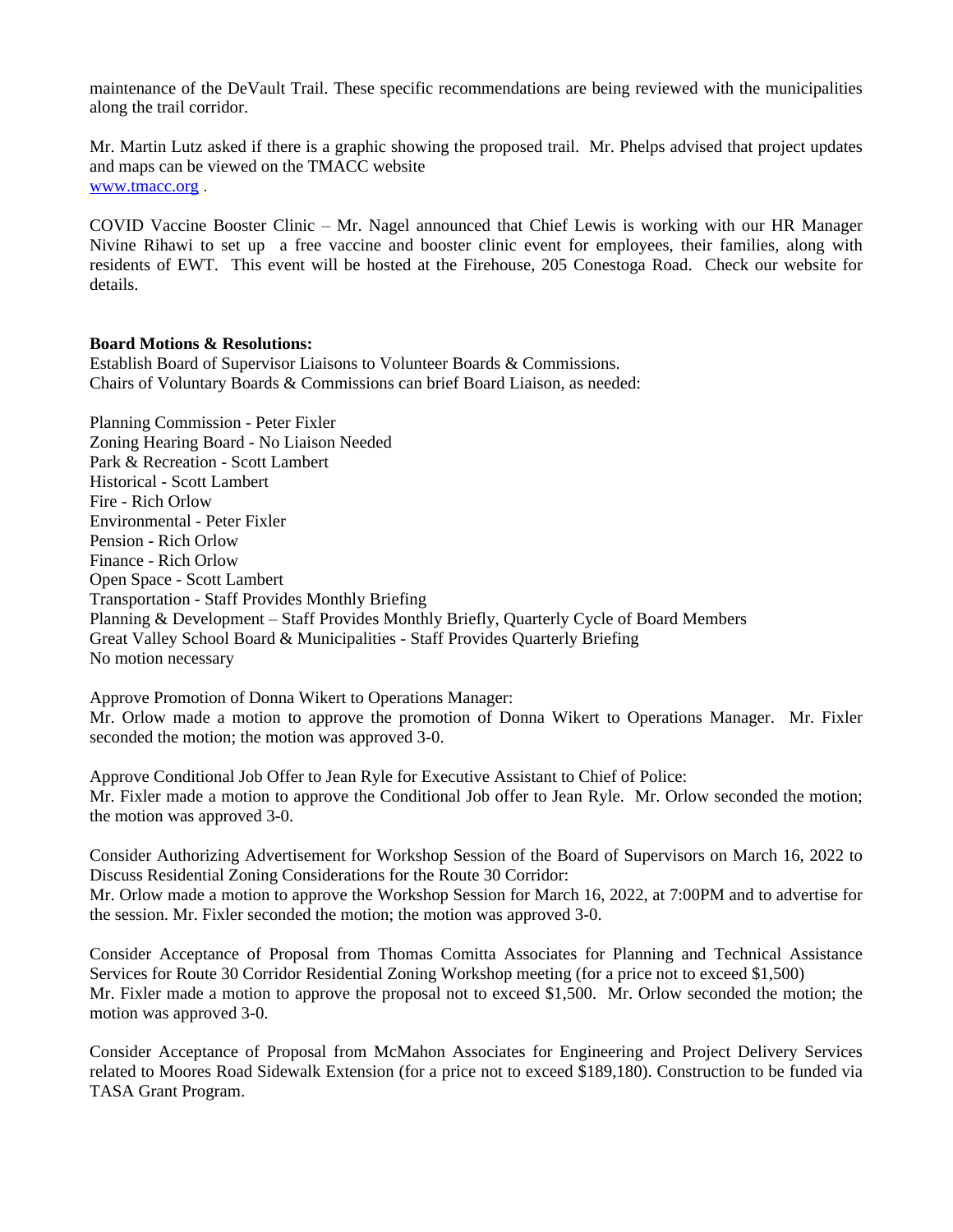Mr. Orlow made a motion to accept the proposal from McMahon not to exceed \$189,180. Mr. Fixler seconded the motion; the motion was approved 3-0.

## **Ratify Acceptance of Pennsylvania Opioids Settlement Participation:**

Bernadette Kearney, East Whiteland Township solicitor, gave an overview of the Opioids settlement participation. The Opioids Trust & Allocation Order indicates that the Commonwealth has negotiated two settlements related to the opioid crisis. One involves distributors MKeeson Corporation, Cardinal Health, Inc., Amerisource Bergen ("Distributors"); the other involves manufacturers such as Johnson & Johnson, Janssen Pharmaceuticals, Inc., Ortho-McNeil Pharmaceuticals, Inc. ("Janssen").

Pursuant to the Opioids Trust & Allocation Order, the distributors and manufacturers are going to pay up to \$1,070,609,642.00 into the Pennsylvania Opioid Misuse and Addiction Abatement Trust over 18 years. The trust is divided into three funds. Fifteen percent (15%) of the funds will be held in a Commonwealth Account; seventy percent (70%) will be held in a County Abatement Account; and fifteen percent (15%) will be held in a Litigating Subdivision Account. The Commonwealth Account is for the state's use. The Litigating Subdivision Account is for use by counties and municipalities with existing litigation against the settling defendants.

The County Abatement Account is for all Pennsylvania counties. A county's allotment is based on population. Chester County's share will be roughly \$15,512,000.00. A county gets a "bonus" allotment (10%) if all of its municipalities with a population over 10,000 sign three (3) settlement participation forms: a Distributor Settlement Participation Form, a Janssen Settlement Participation Form and a Pennsylvania Subdivision Intrastate Allocation Participation Form. The Distributor and Janssen forms essentially say that, if the Township participates in the settlements and takes the money, then the Township forever waives its rights to sue the distributors and manufacturers. The PA Subdivision form basically says that the Township will use any such money in accordance with the other agreements and the Order. The Order says that a municipality may only use the funds for the purposes set forth in Exhibit E of the Distributor and Janssen Settlement Participation Forms.

Question from Barbara Ann Thav, she is curious if the Township had any financial statics on the opioid crisis in the community? Mr. Lambert wasn't clear on her question but said the Township is in no position to be involved in a settlement of this magnitude, so we are following the expertise of the county solicitors.

Mr. Fixler made a motion to accept the Pennsylvania opioids settlement participation. Mr. Orlow seconded the motion; the motion was approved 3-0.

#### **Motion to Advertise:**

Municibid 2014 Dodger Charger (car # 42-17) 2015 Dodge Charger (car #42-02) Mr. Orlow made a motion to advertise on Municibid. Mr. Fixer seconded the motion; the motion was approved 3-0

## **Planning & Development**:

Consider Rendering a Decision on the Following [Development Applications](https://www.eastwhiteland.org/305/Land-Developments): WLD-14-2021 for Modular "Data Pods" at Swedesford Road Data Center (Green Fig Land Company – Request for Waiver of Land Development Process

As part of the larger data center proposal along Swedesford Road, the Applicant is proposing to install twelve (12) modular "data pod" structures on the eastern portion of the tract. This area was previously remediated through the EPA and has been overlain with a protective membrane (or "quarry cap" as it is noted on the plan).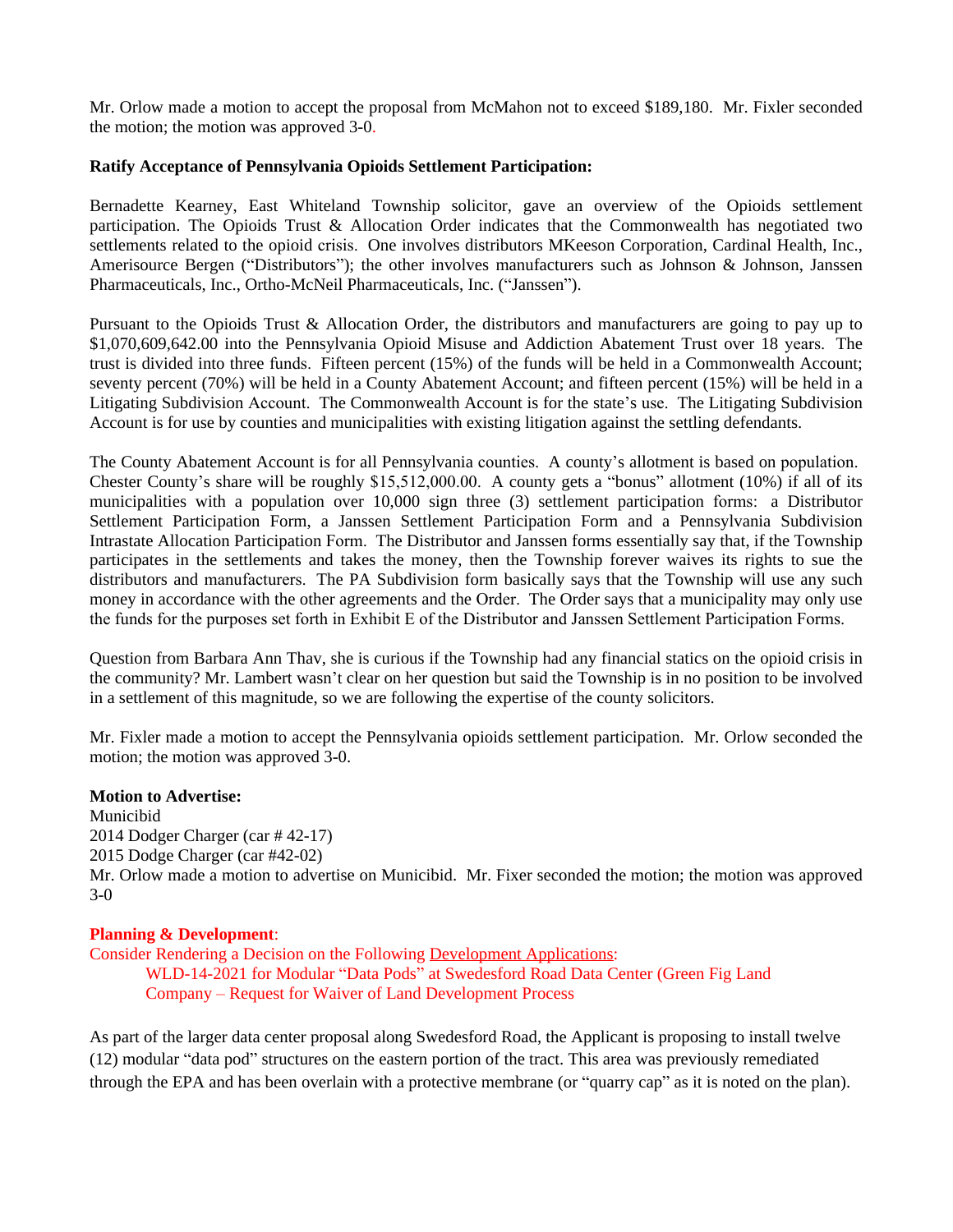This portion of the property was previously approved for a large solar panel array of approx. 8,000 panels, which is no longer proposed.

The "data pods" are similar in size and appearance to a shipping container and house computing hardware (such as servers) that serve as smaller scale data centers for cloud storage, financial calculations, and similar activities. Each unit contains its own self-contained cooling apparatus due to the heat generated by the computing hardware. The "pods" would be placed at-grade on top of the remediated/membrane area and would be served by an access road to be constructed of pervious paver materials.

The Board raised concern over potential visibility from the surrounding properties and roadways, as well as the need to review the proposed restrictive covenant related to the previous remediation of the site.

There was a discussion of whether the data pod use was included in the recent approval from the Zoning Hearing Board related to the larger data center use on the adjacent parcels.

The Township will compile additional comments and questions for the Applicant to review and respond to prior to the next meeting of the Supervisors.

Deb Mobile had a few comments, she thinks it is wise of the Board to put this decision off until they have all questions answered. Not once has security been mentioned, is there fencing, security cameras, on site patrol?

Mr. Lyddane applicant explained there is currently a barbed wire fence around the area, and they plan to have electric security around the fencing area and onsite and offsite patrolling.

Barbara Ann Thav is concerned about the view from Bacton Hill Park and thinks this is possibly a flooding area. Mr. Robinson said it is the highest part of the Township and will not flood.

Mr. Orlow said after given the opportunity to see this for the first time, he is not prepared to say yes or say no. He wants to go out and walk the property. And asks the applicant to come back next month. Mr. Orlow wants to make sure if we do a waive land development, do we still have the right to impose conditions on the waiver as if it was going through full land development.

# **Consider Extension of Time to Render a Decision on the Following [Development Applications](https://www.eastwhiteland.org/305/Land-Developments):**

LD-12-2021 for Office / Flex Building at 9 Malin Road (Evergreen Landscaping, Inc.) – extension on preliminary plan to May 31, 2022

Mr. Fixler made a motion to accept the extension of time. Mr. Orlow seconded the motion; the motion was approved 3-0.

**LD-13-2021 for Knickerbocker Redevelopment (DP Whiteland, LLC)** – extension on preliminary plan to May 31, 2022

Mr. Fixler made a motion to accept the extension of time. Mr. Orlow seconded the motion; the motion was approved 3-0.

# **Consider Resolution to Accept Modifications to Previously Approved Development Applications:**

Uptown Worthington – Modification to Phasing Plan for Phase 4 to create sub-phases (4a and 4b) for the proposed medical office building and movie theater (respectively) Mr. Orlow made a motion to approve the resolution to accept the modifications. Mr. Fixler seconded the motion; the motion was approved 3-0.

**70 Three Tun Road (Lot 3)** – Modification to Land Development Plan to all smaller building footprint, along with revisions to the proposed Grading, Stormwater Management, and Landscaping Plans.